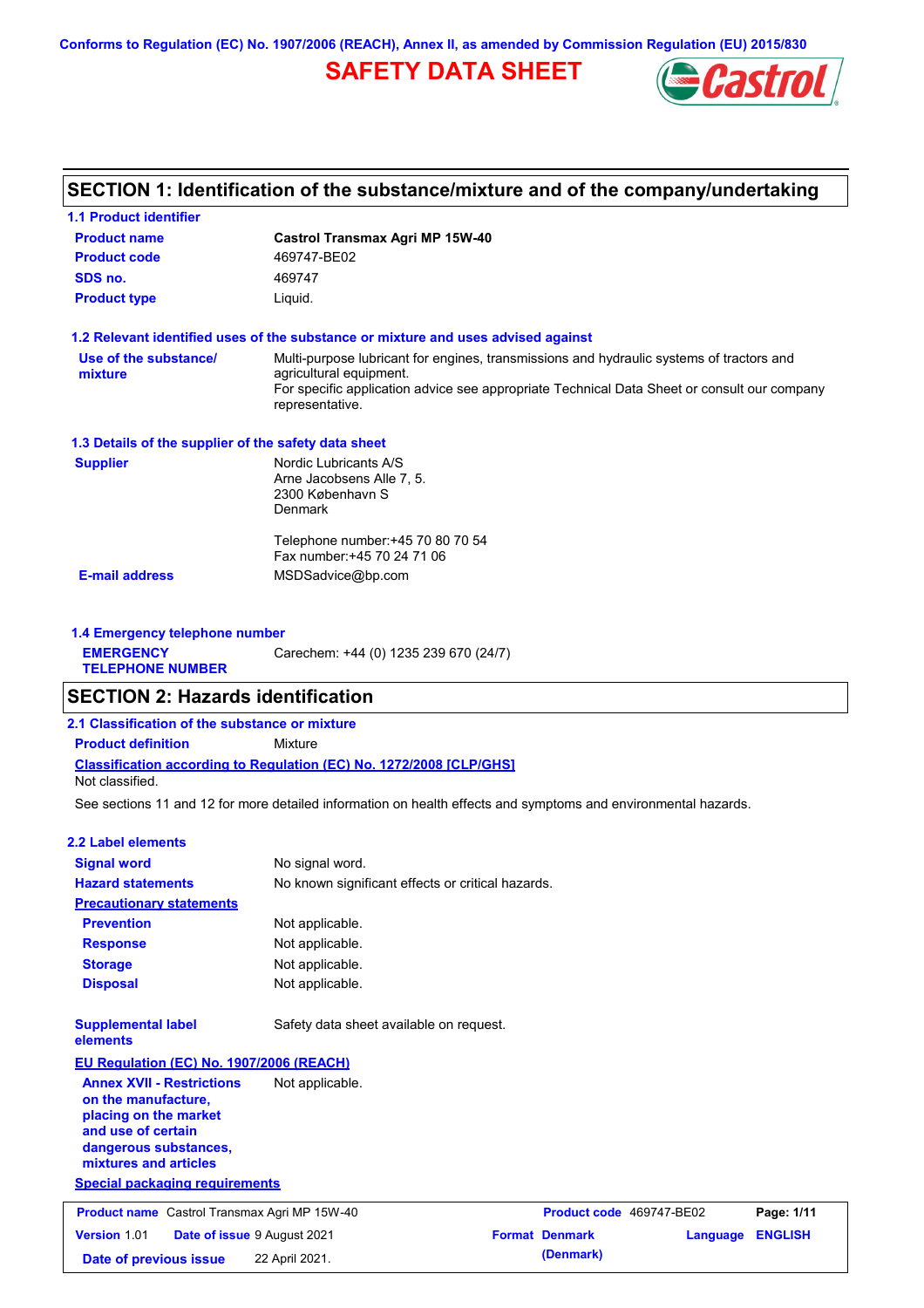### **Conforms to Regulation (EC) No. 1907/2006 (REACH), Annex II, as amended by Commission Regulation (EU) 2015/830**

### **SECTION 2: Hazards identification**

| <b>Containers to be fitted</b><br>with child-resistant<br>fastenings                                                     | Not applicable.                                                                                                                                                                                                                                                                                                                                                                                                                                                                                                                                                                                                                        |
|--------------------------------------------------------------------------------------------------------------------------|----------------------------------------------------------------------------------------------------------------------------------------------------------------------------------------------------------------------------------------------------------------------------------------------------------------------------------------------------------------------------------------------------------------------------------------------------------------------------------------------------------------------------------------------------------------------------------------------------------------------------------------|
| <b>Tactile warning of danger</b>                                                                                         | Not applicable.                                                                                                                                                                                                                                                                                                                                                                                                                                                                                                                                                                                                                        |
| 2.3 Other hazards                                                                                                        |                                                                                                                                                                                                                                                                                                                                                                                                                                                                                                                                                                                                                                        |
| <b>Results of PBT and vPvB</b><br>assessment                                                                             | Product does not meet the criteria for PBT or vPvB according to Regulation (EC) No. 1907/2006,<br>Annex XIII.                                                                                                                                                                                                                                                                                                                                                                                                                                                                                                                          |
| <b>Product meets the criteria</b><br>for PBT or vPvB according<br>to Regulation (EC) No.<br><b>1907/2006, Annex XIII</b> | This mixture does not contain any substances that are assessed to be a PBT or a vPvB.                                                                                                                                                                                                                                                                                                                                                                                                                                                                                                                                                  |
| Other hazards which do<br>not result in classification                                                                   | Defatting to the skin.<br>USED ENGINE OILS<br>Used engine oil may contain hazardous components which have the potential to cause skin<br>cancer.<br>See Toxicological Information, section 11 of this Safety Data Sheet.<br>Note: High Pressure Applications<br>Injections through the skin resulting from contact with the product at high pressure constitute a<br>major medical emergency.<br>See 'Notes to physician' under First-Aid Measures, Section 4 of this Safety Data Sheet.<br>Experimental data on one or more of the components has been used to determine all or part of<br>the hazard classification of this product. |

### **SECTION 3: Composition/information on ingredients**

**3.2 Mixtures Product definition**

Mixture

Highly refined base oil (IP 346 DMSO extract < 3%). Proprietary performance additives.

| <b>Product/ingredient</b><br>name                                                                   | <b>Identifiers</b>                                                                             | $\frac{9}{6}$ | <b>Regulation (EC) No.</b><br>1272/2008 [CLP]                      | <b>Type</b> |
|-----------------------------------------------------------------------------------------------------|------------------------------------------------------------------------------------------------|---------------|--------------------------------------------------------------------|-------------|
| Distillates (petroleum), hydrotreated<br>heavy paraffinic                                           | REACH #: 01-2119484627-25 ≥25 - ≤50<br>EC: 265-157-1<br>CAS: 64742-54-7<br>Index: 649-467-00-8 |               | Not classified.                                                    | $[2]$       |
| Distillates (petroleum), solvent-<br>dewaxed heavy paraffinic                                       | REACH #: 01-2119471299-27<br>EC: 265-169-7<br>CAS: 64742-65-0<br>Index: 649-474-00-6           | ≥25 - ≤50     | Not classified.                                                    | $[2]$       |
| Distillates (petroleum), hydrotreated<br>heavy paraffinic                                           | REACH #: 01-2119484627-25 ≤3<br>EC: 265-157-1<br>CAS: 64742-54-7<br>Index: 649-467-00-8        |               | Asp. Tox. 1, H304                                                  | [1] [2]     |
| Distillates (petroleum), solvent-<br>dewaxed heavy paraffinic                                       | REACH #: 01-2119471299-27 ≤3<br>EC: 265-169-7<br>CAS: 64742-65-0<br>Index: 649-474-00-6        |               | Asp. Tox. 1, H304                                                  | [1] [2]     |
| Phosphorodithioic acid, mixed O,O-bis<br>(2-ethylhexyl and iso-Bu and iso-Pr)<br>esters, zinc salts | REACH #: 01-2119521201-61<br>EC: 288-917-4<br>CAS: 85940-28-9                                  | ≲3            | Skin Irrit. 2, H315<br>Eye Dam. 1, H318<br>Aquatic Chronic 2, H411 | $[1]$       |
| See Section 16 for the full text of the H statements declared above.                                |                                                                                                |               |                                                                    |             |

**Type** 

[1] Substance classified with a health or environmental hazard

[2] Substance with a workplace exposure limit

[3] Substance meets the criteria for PBT according to Regulation (EC) No. 1907/2006, Annex XIII

[4] Substance meets the criteria for vPvB according to Regulation (EC) No. 1907/2006, Annex XIII

[5] Substance of equivalent concern

[6] Additional disclosure due to company policy

Occupational exposure limits, if available, are listed in Section 8.

| <b>Product name</b> Castrol Transmax Agri MP 15W-40 |  | Product code 469747-BE02           |                       | Page: 2/11              |  |
|-----------------------------------------------------|--|------------------------------------|-----------------------|-------------------------|--|
| <b>Version 1.01</b>                                 |  | <b>Date of issue 9 August 2021</b> | <b>Format Denmark</b> | <b>Language ENGLISH</b> |  |
| Date of previous issue                              |  | 22 April 2021.                     | (Denmark)             |                         |  |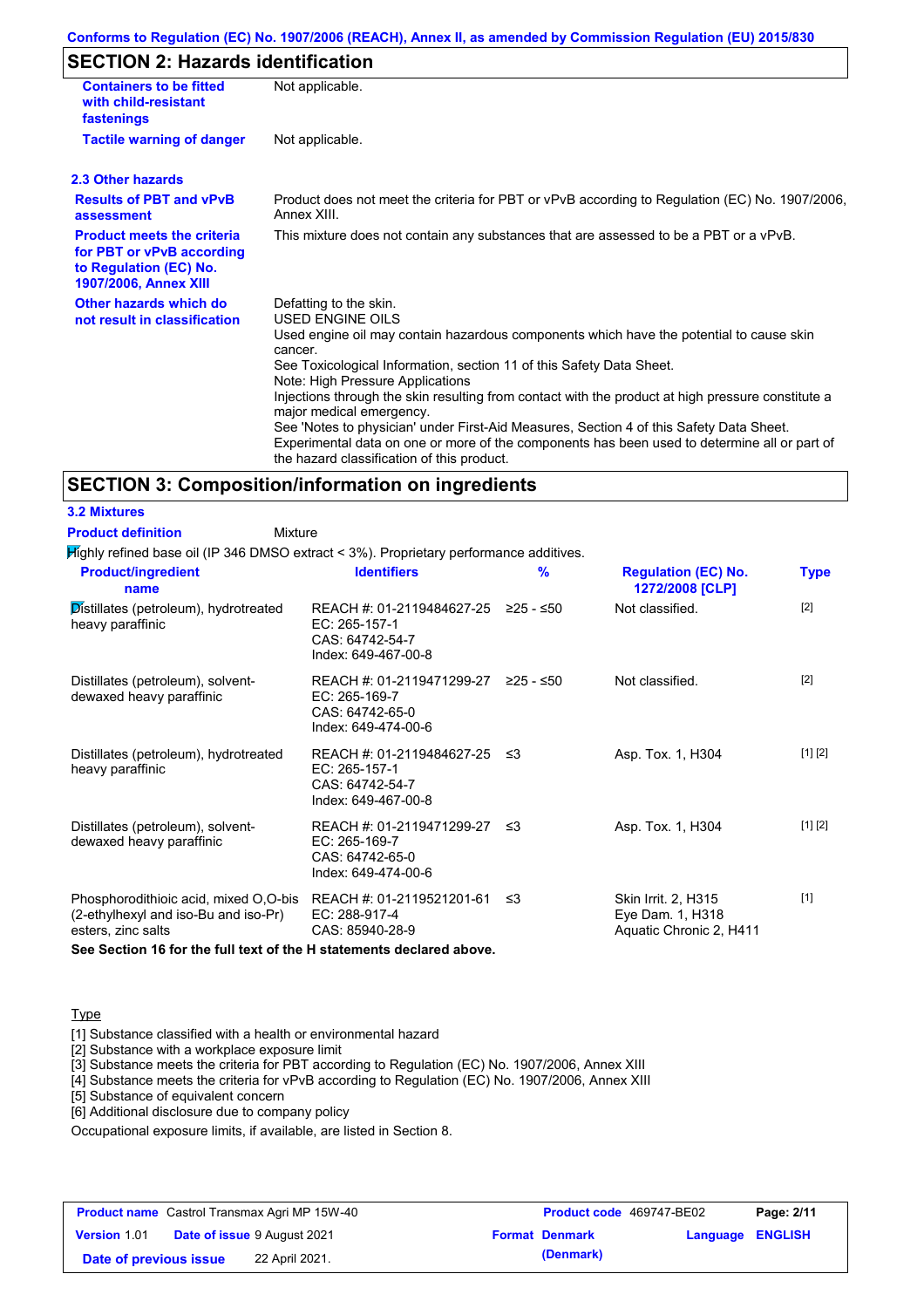### **SECTION 4: First aid measures**

#### Do not induce vomiting unless directed to do so by medical personnel. Get medical attention if symptoms occur. In case of contact, immediately flush eyes with plenty of water for at least 15 minutes. Eyelids should be held away from the eyeball to ensure thorough rinsing. Check for and remove any contact lenses. Get medical attention. **4.1 Description of first aid measures** If inhaled, remove to fresh air. Get medical attention if symptoms occur. **Ingestion Inhalation Eye contact Protection of first-aiders** No action shall be taken involving any personal risk or without suitable training. It may be dangerous to the person providing aid to give mouth-to-mouth resuscitation. **Skin contact** Wash skin thoroughly with soap and water or use recognised skin cleanser. Remove contaminated clothing and shoes. Wash clothing before reuse. Clean shoes thoroughly before reuse. Get medical attention if irritation develops.

### **4.2 Most important symptoms and effects, both acute and delayed**

See Section 11 for more detailed information on health effects and symptoms.

| <b>Potential acute health effects</b> |                                                                                                                   |
|---------------------------------------|-------------------------------------------------------------------------------------------------------------------|
| <b>Inhalation</b>                     | Vapour inhalation under ambient conditions is not normally a problem due to low vapour<br>pressure.               |
| <b>Ingestion</b>                      | No known significant effects or critical hazards.                                                                 |
| <b>Skin contact</b>                   | Defatting to the skin. May cause skin dryness and irritation.                                                     |
| <b>Eye contact</b>                    | Not classified as an eye irritant. Based on data available for this or related materials.                         |
|                                       | Delayed and immediate effects as well as chronic effects from short and long-term exposure                        |
| <b>Inhalation</b>                     | Overexposure to the inhalation of airborne droplets or aerosols may cause irritation of the<br>respiratory tract. |
| <b>Ingestion</b>                      | Ingestion of large quantities may cause nausea and diarrhoea.                                                     |
| <b>Skin contact</b>                   | Prolonged or repeated contact can defat the skin and lead to irritation and/or dermatitis.                        |
| <b>Eye contact</b>                    | Potential risk of transient stinging or redness if accidental eye contact occurs.                                 |
|                                       | 4.3 Indication of any immediate medical attention and special treatment needed                                    |
| Notes to physician                    | Treatment should in general be symptomatic and directed to relieving any effects                                  |

**es to physician** Treatment should in general be symptomatic and directed to relieving any effects. Note: High Pressure Applications Injections through the skin resulting from contact with the product at high pressure constitute a major medical emergency. Injuries may not appear serious at first but within a few hours tissue becomes swollen, discoloured and extremely painful with extensive subcutaneous necrosis. Surgical exploration should be undertaken without delay. Thorough and extensive debridement of the wound and underlying tissue is necessary to minimise tissue loss and prevent or limit permanent damage. Note that high pressure may force the product considerable distances along tissue planes.

### **SECTION 5: Firefighting measures**

| 5.1 Extinguishing media                                   |                                                                                                                                                                                                                                                                                                                                                                   |
|-----------------------------------------------------------|-------------------------------------------------------------------------------------------------------------------------------------------------------------------------------------------------------------------------------------------------------------------------------------------------------------------------------------------------------------------|
| <b>Suitable extinguishing</b><br>media                    | In case of fire, use foam, dry chemical or carbon dioxide extinguisher or spray.                                                                                                                                                                                                                                                                                  |
| <b>Unsuitable extinguishing</b><br>media                  | Do not use water jet. The use of a water jet may cause the fire to spread by splashing the<br>burning product.                                                                                                                                                                                                                                                    |
| 5.2 Special hazards arising from the substance or mixture |                                                                                                                                                                                                                                                                                                                                                                   |
| <b>Hazards from the</b><br>substance or mixture           | In a fire or if heated, a pressure increase will occur and the container may burst.                                                                                                                                                                                                                                                                               |
| <b>Hazardous combustion</b><br>products                   | Combustion products may include the following:<br>carbon oxides (CO, CO <sub>2</sub> ) (carbon monoxide, carbon dioxide)                                                                                                                                                                                                                                          |
| 5.3 Advice for firefighters                               |                                                                                                                                                                                                                                                                                                                                                                   |
| <b>Special precautions for</b><br>fire-fighters           | No action shall be taken involving any personal risk or without suitable training. Promptly<br>isolate the scene by removing all persons from the vicinity of the incident if there is a fire.                                                                                                                                                                    |
| <b>Special protective</b><br>equipment for fire-fighters  | Fire-fighters should wear appropriate protective equipment and self-contained breathing<br>apparatus (SCBA) with a full face-piece operated in positive pressure mode. Clothing for fire-<br>fighters (including helmets, protective boots and gloves) conforming to European standard EN<br>469 will provide a basic level of protection for chemical incidents. |

| <b>Product name</b> Castrol Transmax Agri MP 15W-40 |  | <b>Product code</b> 469747-BE02    |                       | Page: 3/11              |  |
|-----------------------------------------------------|--|------------------------------------|-----------------------|-------------------------|--|
| Version 1.01                                        |  | <b>Date of issue 9 August 2021</b> | <b>Format Denmark</b> | <b>Language ENGLISH</b> |  |
| Date of previous issue                              |  | 22 April 2021.                     | (Denmark)             |                         |  |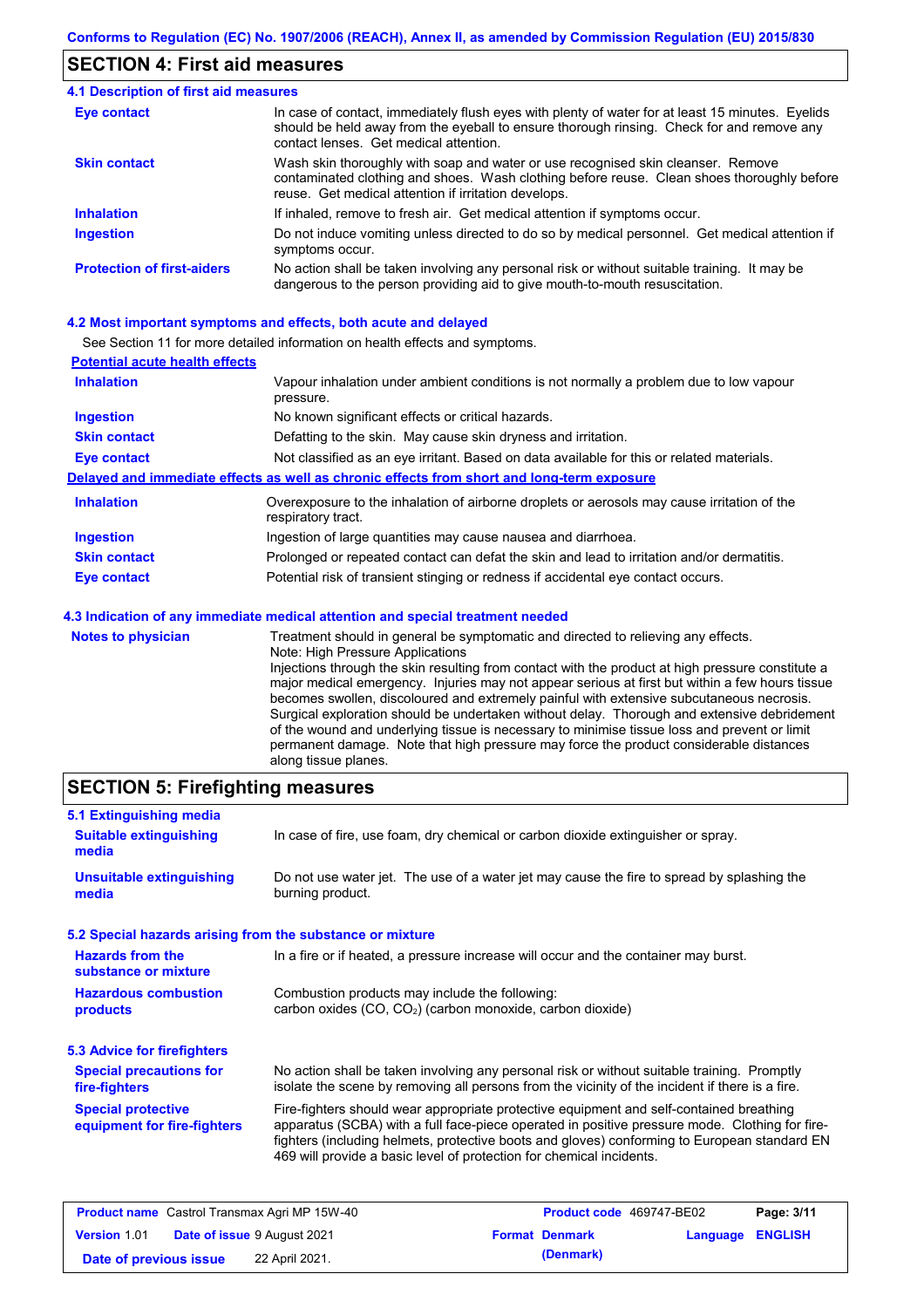### **SECTION 6: Accidental release measures**

|                                                          | 6.1 Personal precautions, protective equipment and emergency procedures                                                                                                                                                                                                                                                                                                                        |
|----------------------------------------------------------|------------------------------------------------------------------------------------------------------------------------------------------------------------------------------------------------------------------------------------------------------------------------------------------------------------------------------------------------------------------------------------------------|
| For non-emergency<br>personnel                           | No action shall be taken involving any personal risk or without suitable training. Evacuate<br>surrounding areas. Keep unnecessary and unprotected personnel from entering. Do not touch<br>or walk through spilt material. Floors may be slippery; use care to avoid falling. Put on<br>appropriate personal protective equipment.                                                            |
| For emergency responders                                 | Entry into a confined space or poorly ventilated area contaminated with vapour, mist or fume is<br>extremely hazardous without the correct respiratory protective equipment and a safe system of<br>work. Wear self-contained breathing apparatus. Wear a suitable chemical protective suit.<br>Chemical resistant boots. See also the information in "For non-emergency personnel".           |
| <b>6.2 Environmental</b><br>precautions                  | Avoid dispersal of spilt material and runoff and contact with soil, waterways, drains and sewers.<br>Inform the relevant authorities if the product has caused environmental pollution (sewers,<br>waterways, soil or air).                                                                                                                                                                    |
| 6.3 Methods and material for containment and cleaning up |                                                                                                                                                                                                                                                                                                                                                                                                |
| <b>Small spill</b>                                       | Stop leak if without risk. Move containers from spill area. Absorb with an inert material and<br>place in an appropriate waste disposal container. Dispose of via a licensed waste disposal<br>contractor.                                                                                                                                                                                     |
| <b>Large spill</b>                                       | Stop leak if without risk. Move containers from spill area. Prevent entry into sewers, water<br>courses, basements or confined areas. Contain and collect spillage with non-combustible,<br>absorbent material e.g. sand, earth, vermiculite or diatomaceous earth and place in container<br>for disposal according to local regulations. Dispose of via a licensed waste disposal contractor. |
| 6.4 Reference to other<br><b>sections</b>                | See Section 1 for emergency contact information.<br>See Section 5 for firefighting measures.<br>See Section 8 for information on appropriate personal protective equipment.<br>See Section 12 for environmental precautions.<br>See Section 13 for additional waste treatment information.                                                                                                     |

### **SECTION 7: Handling and storage**

### **7.1 Precautions for safe handling**

| <b>Protective measures</b>                                                           | Put on appropriate personal protective equipment.                                                                                                                                                                                                                                                                                                                                                                                                                                        |
|--------------------------------------------------------------------------------------|------------------------------------------------------------------------------------------------------------------------------------------------------------------------------------------------------------------------------------------------------------------------------------------------------------------------------------------------------------------------------------------------------------------------------------------------------------------------------------------|
| <b>Advice on general</b><br>occupational hygiene                                     | Eating, drinking and smoking should be prohibited in areas where this material is handled,<br>stored and processed. Wash thoroughly after handling. Remove contaminated clothing and<br>protective equipment before entering eating areas. See also Section 8 for additional<br>information on hygiene measures.                                                                                                                                                                         |
| <b>7.2 Conditions for safe</b><br>storage, including any<br><i>incompatibilities</i> | Store in accordance with local requiations. Store in a dry, cool and well-ventilated area, away<br>from incompatible materials (see Section 10). Keep away from heat and direct sunlight. Keep<br>container tightly closed and sealed until ready for use. Containers that have been opened must<br>be carefully resealed and kept upright to prevent leakage. Store and use only in equipment/<br>containers designed for use with this product. Do not store in unlabelled containers. |
| <b>Not suitable</b>                                                                  | Prolonged exposure to elevated temperature                                                                                                                                                                                                                                                                                                                                                                                                                                               |
| 7.3 Specific end use(s)                                                              |                                                                                                                                                                                                                                                                                                                                                                                                                                                                                          |
| <b>Recommendations</b>                                                               | See section 1.2 and Exposure scenarios in annex, if applicable.                                                                                                                                                                                                                                                                                                                                                                                                                          |

**SECTION 8: Exposure controls/personal protection**

| <b>Occupational exposure limits</b>                    | No exposure limit value known.                                                                                                           |  |  |  |
|--------------------------------------------------------|------------------------------------------------------------------------------------------------------------------------------------------|--|--|--|
| <b>Product/ingredient name</b>                         | <b>Exposure limit values</b>                                                                                                             |  |  |  |
| Distillates (petroleum), hydrotreated heavy paraffinic | <b>Working Environment Authority (Denmark).</b><br>TWA: 1 mg/m <sup>3</sup> 8 hours. Issued/Revised: 12/1996 Form: mist and<br>particles |  |  |  |
| Distillates (petroleum), solvent-dewaxed heavy         | <b>Working Environment Authority (Denmark).</b>                                                                                          |  |  |  |
| paraffinic                                             | TWA: 1 mg/m <sup>3</sup> 8 hours. Issued/Revised: 12/1996 Form: mist and<br>particles                                                    |  |  |  |
| Distillates (petroleum), hydrotreated heavy paraffinic | <b>Working Environment Authority (Denmark).</b><br>TWA: 1 mg/m <sup>3</sup> 8 hours. Issued/Revised: 12/1996 Form: mist and<br>particles |  |  |  |
| Distillates (petroleum), solvent-dewaxed heavy         | <b>Working Environment Authority (Denmark).</b>                                                                                          |  |  |  |
| <b>Product name</b> Castrol Transmax Agri MP 15W-40    | Page: 4/11<br><b>Product code</b> 469747-BE02                                                                                            |  |  |  |
| <b>Version 1.01</b><br>Date of issue 9 August 2021     | <b>Format Denmark</b><br><b>ENGLISH</b><br>Language                                                                                      |  |  |  |
| 22 April 2021.<br>Date of previous issue               | (Denmark)                                                                                                                                |  |  |  |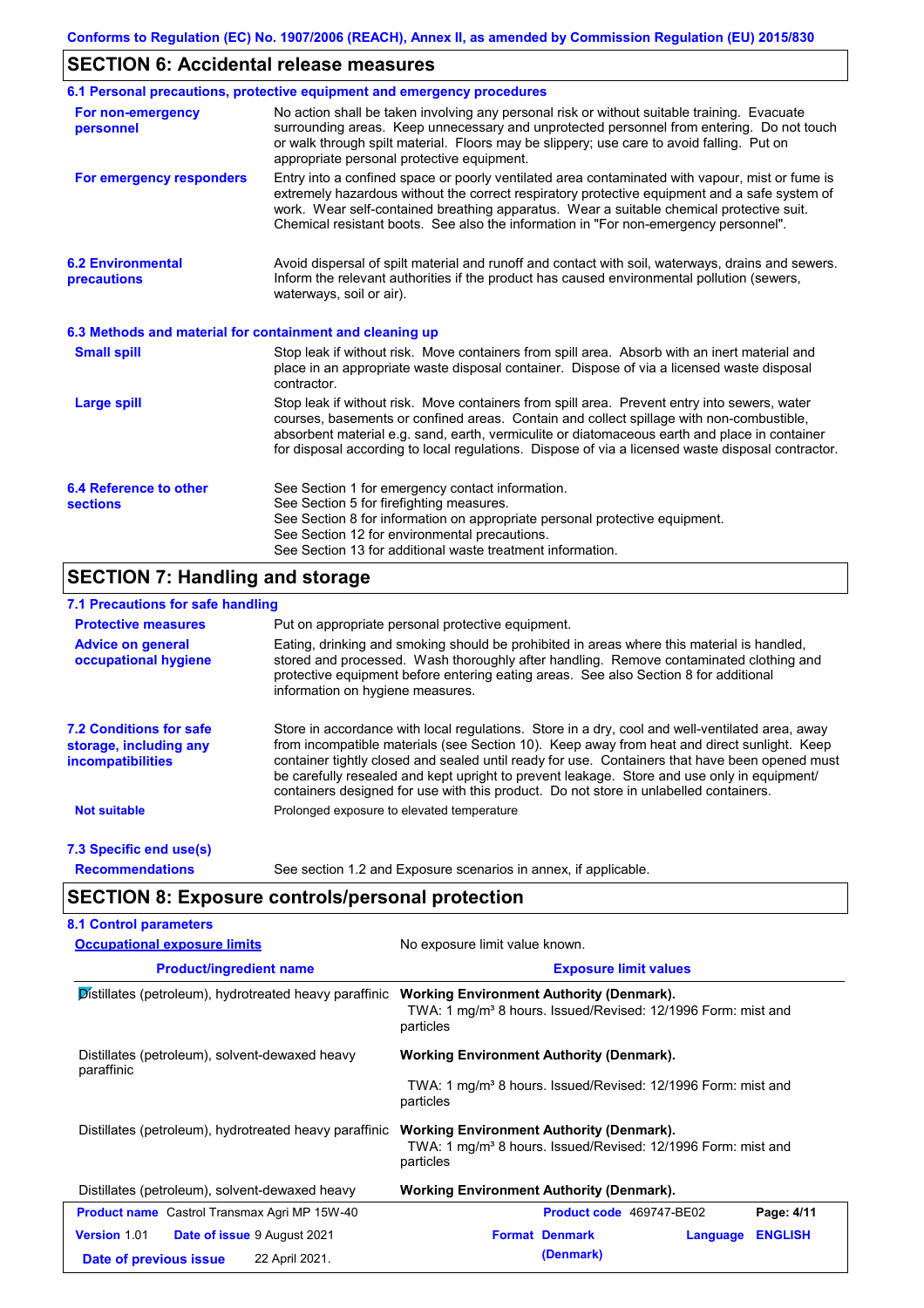# **SECTION 8: Exposure controls/personal protection**

| paraffinic                                                  |                                                                                                                                                                                                                                                                                                                                                                                                                                                                                                                                                                                                                                                                                                                                                                                                                                                                                                                                                                                                                            |  |  |  |  |
|-------------------------------------------------------------|----------------------------------------------------------------------------------------------------------------------------------------------------------------------------------------------------------------------------------------------------------------------------------------------------------------------------------------------------------------------------------------------------------------------------------------------------------------------------------------------------------------------------------------------------------------------------------------------------------------------------------------------------------------------------------------------------------------------------------------------------------------------------------------------------------------------------------------------------------------------------------------------------------------------------------------------------------------------------------------------------------------------------|--|--|--|--|
|                                                             | TWA: 1 mg/m <sup>3</sup> 8 hours. Issued/Revised: 12/1996 Form: mist and<br>particles                                                                                                                                                                                                                                                                                                                                                                                                                                                                                                                                                                                                                                                                                                                                                                                                                                                                                                                                      |  |  |  |  |
| guidance only.                                              | Whilst specific OELs for certain components may be shown in this section, other components may be present in any mist,<br>vapour or dust produced. Therefore, the specific OELs may not be applicable to the product as a whole and are provided for                                                                                                                                                                                                                                                                                                                                                                                                                                                                                                                                                                                                                                                                                                                                                                       |  |  |  |  |
| <b>Recommended monitoring</b><br>procedures                 | If this product contains ingredients with exposure limits, personal, workplace atmosphere or<br>biological monitoring may be required to determine the effectiveness of the ventilation or other<br>control measures and/or the necessity to use respiratory protective equipment. Reference<br>should be made to monitoring standards, such as the following: European Standard EN 689<br>(Workplace atmospheres - Guidance for the assessment of exposure by inhalation to chemical<br>agents for comparison with limit values and measurement strategy) European Standard EN<br>14042 (Workplace atmospheres - Guide for the application and use of procedures for the<br>assessment of exposure to chemical and biological agents) European Standard EN 482<br>(Workplace atmospheres - General requirements for the performance of procedures for the<br>measurement of chemical agents) Reference to national guidance documents for methods for<br>the determination of hazardous substances will also be required. |  |  |  |  |
| <b>Derived No Effect Level</b><br>No DNELs/DMELs available. |                                                                                                                                                                                                                                                                                                                                                                                                                                                                                                                                                                                                                                                                                                                                                                                                                                                                                                                                                                                                                            |  |  |  |  |
| <b>Predicted No Effect Concentration</b>                    |                                                                                                                                                                                                                                                                                                                                                                                                                                                                                                                                                                                                                                                                                                                                                                                                                                                                                                                                                                                                                            |  |  |  |  |
| No PNECs available                                          |                                                                                                                                                                                                                                                                                                                                                                                                                                                                                                                                                                                                                                                                                                                                                                                                                                                                                                                                                                                                                            |  |  |  |  |
| <b>8.2 Exposure controls</b>                                |                                                                                                                                                                                                                                                                                                                                                                                                                                                                                                                                                                                                                                                                                                                                                                                                                                                                                                                                                                                                                            |  |  |  |  |
| <b>Appropriate engineering</b><br><b>controls</b>           | Provide exhaust ventilation or other engineering controls to keep the relevant airborne<br>concentrations below their respective occupational exposure limits.<br>All activities involving chemicals should be assessed for their risks to health, to ensure<br>exposures are adequately controlled. Personal protective equipment should only be considered<br>after other forms of control measures (e.g. engineering controls) have been suitably evaluated.<br>Personal protective equipment should conform to appropriate standards, be suitable for use, be<br>kept in good condition and properly maintained.<br>Your supplier of personal protective equipment should be consulted for advice on selection and<br>appropriate standards. For further information contact your national organisation for standards.<br>The final choice of protective equipment will depend upon a risk assessment. It is important to<br>ensure that all items of personal protective equipment are compatible.                    |  |  |  |  |
| <b>Individual protection measures</b>                       |                                                                                                                                                                                                                                                                                                                                                                                                                                                                                                                                                                                                                                                                                                                                                                                                                                                                                                                                                                                                                            |  |  |  |  |
| <b>Hygiene measures</b>                                     | Wash hands, forearms and face thoroughly after handling chemical products, before eating,<br>smoking and using the lavatory and at the end of the working period. Ensure that eyewash<br>stations and safety showers are close to the workstation location.                                                                                                                                                                                                                                                                                                                                                                                                                                                                                                                                                                                                                                                                                                                                                                |  |  |  |  |
| <b>Respiratory protection</b>                               | In case of insufficient ventilation, wear suitable respiratory equipment.<br>The correct choice of respiratory protection depends upon the chemicals being handled, the<br>conditions of work and use, and the condition of the respiratory equipment. Safety procedures<br>should be developed for each intended application. Respiratory protection equipment should<br>therefore be chosen in consultation with the supplier/manufacturer and with a full assessment<br>of the working conditions.                                                                                                                                                                                                                                                                                                                                                                                                                                                                                                                      |  |  |  |  |
| <b>Eye/face protection</b>                                  | Safety glasses with side shields.                                                                                                                                                                                                                                                                                                                                                                                                                                                                                                                                                                                                                                                                                                                                                                                                                                                                                                                                                                                          |  |  |  |  |
| <b>Skin protection</b><br><b>Hand protection</b>            | <b>General Information:</b>                                                                                                                                                                                                                                                                                                                                                                                                                                                                                                                                                                                                                                                                                                                                                                                                                                                                                                                                                                                                |  |  |  |  |
|                                                             | Because specific work environments and material handling practices vary, safety procedures<br>should be developed for each intended application. The correct choice of protective gloves<br>depends upon the chemicals being handled, and the conditions of work and use. Most gloves<br>provide protection for only a limited time before they must be discarded and replaced (even the<br>best chemically resistant gloves will break down after repeated chemical exposures).                                                                                                                                                                                                                                                                                                                                                                                                                                                                                                                                           |  |  |  |  |
|                                                             | Gloves should be chosen in consultation with the supplier / manufacturer and taking account of<br>a full assessment of the working conditions.                                                                                                                                                                                                                                                                                                                                                                                                                                                                                                                                                                                                                                                                                                                                                                                                                                                                             |  |  |  |  |
|                                                             | Recommended: Nitrile gloves.<br><b>Breakthrough time:</b>                                                                                                                                                                                                                                                                                                                                                                                                                                                                                                                                                                                                                                                                                                                                                                                                                                                                                                                                                                  |  |  |  |  |
|                                                             | Breakthrough time data are generated by glove manufacturers under laboratory test conditions<br>and represent how long a glove can be expected to provide effective permeation resistance. It<br>is important when following breakthrough time recommendations that actual workplace<br>conditions are taken into account. Always consult with your glove supplier for up-to-date<br>technical information on breakthrough times for the recommended glove type.<br>Our recommendations on the selection of gloves are as follows:                                                                                                                                                                                                                                                                                                                                                                                                                                                                                         |  |  |  |  |
| Product name Castrol Transmax Agri MP 15W-40                | Product code 469747-BE02<br>Page: 5/11                                                                                                                                                                                                                                                                                                                                                                                                                                                                                                                                                                                                                                                                                                                                                                                                                                                                                                                                                                                     |  |  |  |  |
| <b>Version 1.01</b><br><b>Date of issue 9 August 2021</b>   | <b>Format Denmark</b><br>Language ENGLISH                                                                                                                                                                                                                                                                                                                                                                                                                                                                                                                                                                                                                                                                                                                                                                                                                                                                                                                                                                                  |  |  |  |  |
| Date of previous issue                                      | (Denmark)<br>22 April 2021.                                                                                                                                                                                                                                                                                                                                                                                                                                                                                                                                                                                                                                                                                                                                                                                                                                                                                                                                                                                                |  |  |  |  |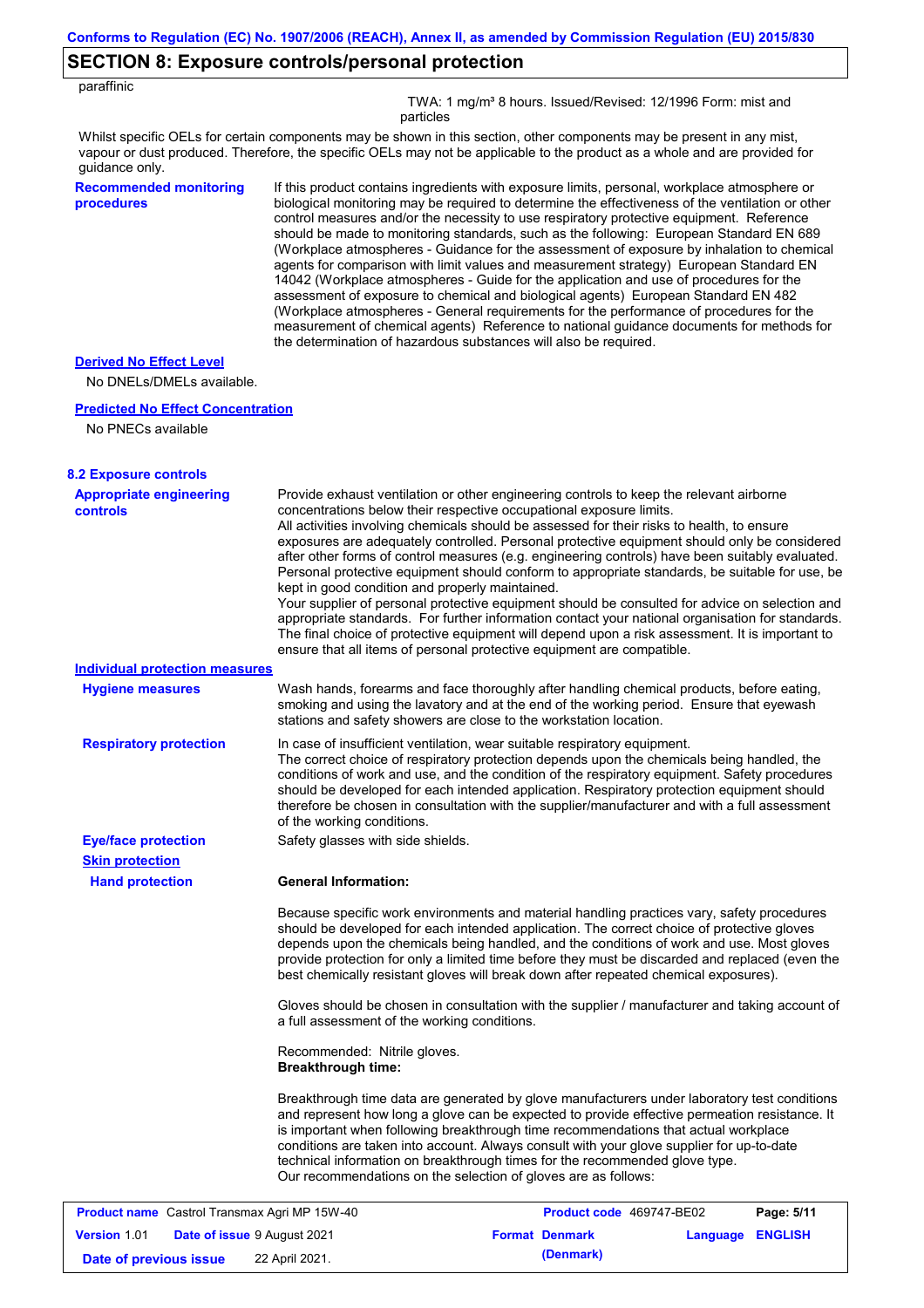# **SECTION 8: Exposure controls/personal protection**

Continuous contact:

|                                           | Gloves with a minimum breakthrough time of 240 minutes, or >480 minutes if suitable gloves<br>can be obtained.<br>If suitable gloves are not available to offer that level of protection, gloves with shorter<br>breakthrough times may be acceptable as long as appropriate glove maintenance and<br>replacement regimes are determined and adhered to.                                                                                                                                                                                                                                                                                                                              |
|-------------------------------------------|---------------------------------------------------------------------------------------------------------------------------------------------------------------------------------------------------------------------------------------------------------------------------------------------------------------------------------------------------------------------------------------------------------------------------------------------------------------------------------------------------------------------------------------------------------------------------------------------------------------------------------------------------------------------------------------|
|                                           | Short-term / splash protection:                                                                                                                                                                                                                                                                                                                                                                                                                                                                                                                                                                                                                                                       |
|                                           | Recommended breakthrough times as above.<br>It is recognised that for short-term, transient exposures, gloves with shorter breakthrough times<br>may commonly be used. Therefore, appropriate maintenance and replacement regimes must<br>be determined and rigorously followed.                                                                                                                                                                                                                                                                                                                                                                                                      |
|                                           | <b>Glove Thickness:</b>                                                                                                                                                                                                                                                                                                                                                                                                                                                                                                                                                                                                                                                               |
|                                           | For general applications, we recommend gloves with a thickness typically greater than 0.35 mm.                                                                                                                                                                                                                                                                                                                                                                                                                                                                                                                                                                                        |
|                                           | It should be emphasised that glove thickness is not necessarily a good predictor of glove<br>resistance to a specific chemical, as the permeation efficiency of the glove will be dependent<br>on the exact composition of the glove material. Therefore, glove selection should also be based<br>on consideration of the task requirements and knowledge of breakthrough times.<br>Glove thickness may also vary depending on the glove manufacturer, the glove type and the<br>glove model. Therefore, the manufacturers' technical data should always be taken into account<br>to ensure selection of the most appropriate glove for the task.                                     |
|                                           | Note: Depending on the activity being conducted, gloves of varying thickness may be required<br>for specific tasks. For example:                                                                                                                                                                                                                                                                                                                                                                                                                                                                                                                                                      |
|                                           | • Thinner gloves (down to 0.1 mm or less) may be required where a high degree of manual<br>dexterity is needed. However, these gloves are only likely to give short duration protection and<br>would normally be just for single use applications, then disposed of.                                                                                                                                                                                                                                                                                                                                                                                                                  |
|                                           | • Thicker gloves (up to 3 mm or more) may be required where there is a mechanical (as well<br>as a chemical) risk i.e. where there is abrasion or puncture potential.                                                                                                                                                                                                                                                                                                                                                                                                                                                                                                                 |
| <b>Skin and body</b>                      | Use of protective clothing is good industrial practice.<br>Personal protective equipment for the body should be selected based on the task being<br>performed and the risks involved and should be approved by a specialist before handling this<br>product.<br>Cotton or polyester/cotton overalls will only provide protection against light superficial<br>contamination that will not soak through to the skin. Overalls should be laundered on a regular<br>basis. When the risk of skin exposure is high (e.g. when cleaning up spillages or if there is a<br>risk of splashing) then chemical resistant aprons and/or impervious chemical suits and boots<br>will be required. |
| <b>Refer to standards:</b>                | Respiratory protection: EN 529<br>Gloves: EN 420, EN 374<br>Eye protection: EN 166<br>Filtering half-mask: EN 149<br>Filtering half-mask with valve: EN 405<br>Half-mask: EN 140 plus filter<br>Full-face mask: EN 136 plus filter<br>Particulate filters: EN 143<br>Gas/combined filters: EN 14387                                                                                                                                                                                                                                                                                                                                                                                   |
| <b>Environmental exposure</b><br>controls | Emissions from ventilation or work process equipment should be checked to ensure they<br>comply with the requirements of environmental protection legislation. In some cases, fume<br>scrubbers, filters or engineering modifications to the process equipment will be necessary to<br>reduce emissions to acceptable levels.                                                                                                                                                                                                                                                                                                                                                         |

### **SECTION 9: Physical and chemical properties**

### **9.1 Information on basic physical and chemical properties**

| <b>Appearance</b>                                   |                 |                          |          |                |
|-----------------------------------------------------|-----------------|--------------------------|----------|----------------|
| <b>Physical state</b>                               | Liguid.         |                          |          |                |
| <b>Colour</b>                                       | Amber. [Dark]   |                          |          |                |
| <b>Odour</b>                                        | Not available.  |                          |          |                |
| <b>Odour threshold</b>                              | Not available.  |                          |          |                |
| pH                                                  | Not applicable. |                          |          |                |
| <b>Product name</b> Castrol Transmax Agri MP 15W-40 |                 | Product code 469747-BE02 |          | Page: 6/11     |
| Date of issue 9 August 2021<br><b>Version 1.01</b>  |                 | <b>Format Denmark</b>    | Language | <b>ENGLISH</b> |
| Date of previous issue                              | 22 April 2021.  | (Denmark)                |          |                |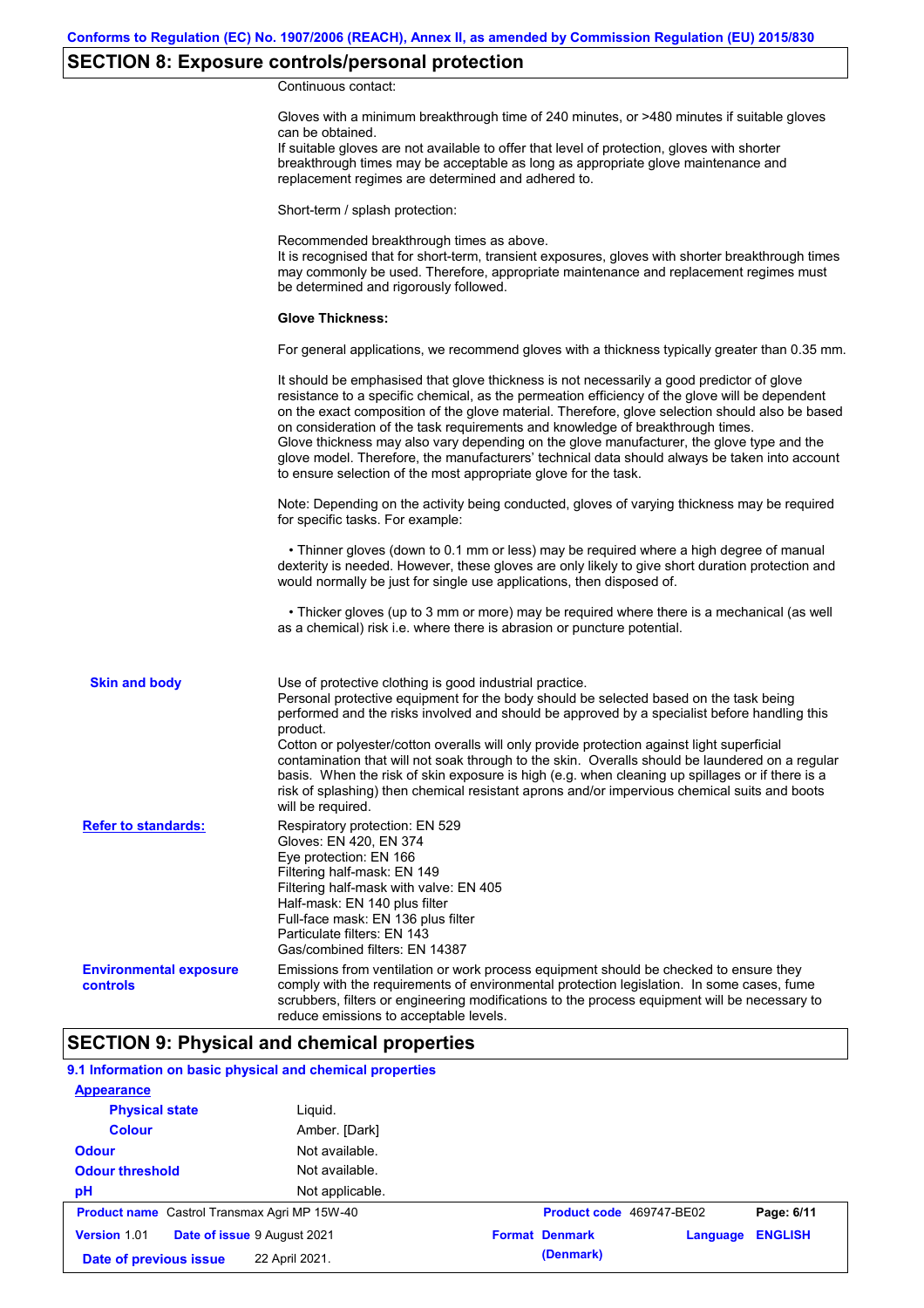# **SECTION 9: Physical and chemical properties**

| <b>Melting point/freezing point</b>                    | Not available.                                                                                                         |
|--------------------------------------------------------|------------------------------------------------------------------------------------------------------------------------|
| Initial boiling point and boiling<br>range             | Not available.                                                                                                         |
| <b>Pour point</b>                                      | -45 $^{\circ}$ C                                                                                                       |
| <b>Flash point</b>                                     | Open cup: >200°C (>392°F) [Cleveland.]                                                                                 |
| <b>Evaporation rate</b>                                | Not available.                                                                                                         |
| <b>Flammability (solid, gas)</b>                       | Not available.                                                                                                         |
| <b>Upper/lower flammability or</b><br>explosive limits | Not available.                                                                                                         |
| <b>Vapour pressure</b>                                 | Not available.                                                                                                         |
| <b>Vapour density</b>                                  | Not available.                                                                                                         |
| <b>Relative density</b>                                | Not available.                                                                                                         |
| <b>Density</b>                                         | $<$ 1000 kg/m <sup>3</sup> (<1 g/cm <sup>3</sup> ) at 15 <sup>°</sup> C                                                |
| <b>Solubility(ies)</b>                                 | insoluble in water.                                                                                                    |
| <b>Partition coefficient: n-octanol/</b><br>water      | Not available.                                                                                                         |
| <b>Auto-ignition temperature</b>                       | Not available.                                                                                                         |
| <b>Decomposition temperature</b>                       | Not available.                                                                                                         |
| <b>Viscosity</b>                                       | Kinematic: 95 mm <sup>2</sup> /s (95 cSt) at 40 $^{\circ}$ C<br>Kinematic: 13.3 mm <sup>2</sup> /s (13.3 cSt) at 100°C |
| <b>Explosive properties</b>                            | Not available.                                                                                                         |
| <b>Oxidising properties</b>                            | Not available.                                                                                                         |

### **9.2 Other information**

No additional information.

### **SECTION 10: Stability and reactivity**

| <b>10.1 Reactivity</b>                            | No specific test data available for this product. Refer to Conditions to avoid and Incompatible<br>materials for additional information.                                |
|---------------------------------------------------|-------------------------------------------------------------------------------------------------------------------------------------------------------------------------|
| <b>10.2 Chemical stability</b>                    | The product is stable.                                                                                                                                                  |
| <b>10.3 Possibility of</b><br>hazardous reactions | Under normal conditions of storage and use, hazardous reactions will not occur.<br>Under normal conditions of storage and use, hazardous polymerisation will not occur. |
| <b>10.4 Conditions to avoid</b>                   | Avoid all possible sources of ignition (spark or flame).                                                                                                                |
| <b>10.5 Incompatible materials</b>                | Reactive or incompatible with the following materials: oxidising materials.                                                                                             |
| <b>10.6 Hazardous</b><br>decomposition products   | Under normal conditions of storage and use, hazardous decomposition products should not be<br>produced.                                                                 |

# **SECTION 11: Toxicological information**

| 11.1 Information on toxicological effects                                                                                                        |                                                                                           |                                                                                        |                          |          |                |  |
|--------------------------------------------------------------------------------------------------------------------------------------------------|-------------------------------------------------------------------------------------------|----------------------------------------------------------------------------------------|--------------------------|----------|----------------|--|
| <b>Acute toxicity estimates</b>                                                                                                                  |                                                                                           |                                                                                        |                          |          |                |  |
| Not available.                                                                                                                                   |                                                                                           |                                                                                        |                          |          |                |  |
| <b>Information on likely</b><br>routes of exposure                                                                                               |                                                                                           | Routes of entry anticipated: Dermal, Inhalation.                                       |                          |          |                |  |
| <b>Potential acute health effects</b>                                                                                                            |                                                                                           |                                                                                        |                          |          |                |  |
| <b>Inhalation</b>                                                                                                                                | pressure.                                                                                 | Vapour inhalation under ambient conditions is not normally a problem due to low vapour |                          |          |                |  |
| <b>Ingestion</b>                                                                                                                                 | No known significant effects or critical hazards.                                         |                                                                                        |                          |          |                |  |
| <b>Skin contact</b>                                                                                                                              | Defatting to the skin. May cause skin dryness and irritation.                             |                                                                                        |                          |          |                |  |
| Eye contact                                                                                                                                      | Not classified as an eye irritant. Based on data available for this or related materials. |                                                                                        |                          |          |                |  |
|                                                                                                                                                  | Symptoms related to the physical, chemical and toxicological characteristics              |                                                                                        |                          |          |                |  |
| <b>Inhalation</b><br>May be harmful by inhalation if exposure to vapour, mists or fumes resulting from thermal<br>decomposition products occurs. |                                                                                           |                                                                                        |                          |          |                |  |
| <b>Ingestion</b>                                                                                                                                 | No specific data.                                                                         |                                                                                        |                          |          |                |  |
| <b>Product name</b> Castrol Transmax Agri MP 15W-40                                                                                              |                                                                                           |                                                                                        | Product code 469747-BE02 |          | Page: 7/11     |  |
| <b>Version 1.01</b><br><b>Date of issue 9 August 2021</b>                                                                                        |                                                                                           |                                                                                        | <b>Format Denmark</b>    | Language | <b>ENGLISH</b> |  |
| Date of previous issue                                                                                                                           | 22 April 2021.                                                                            |                                                                                        | (Denmark)                |          |                |  |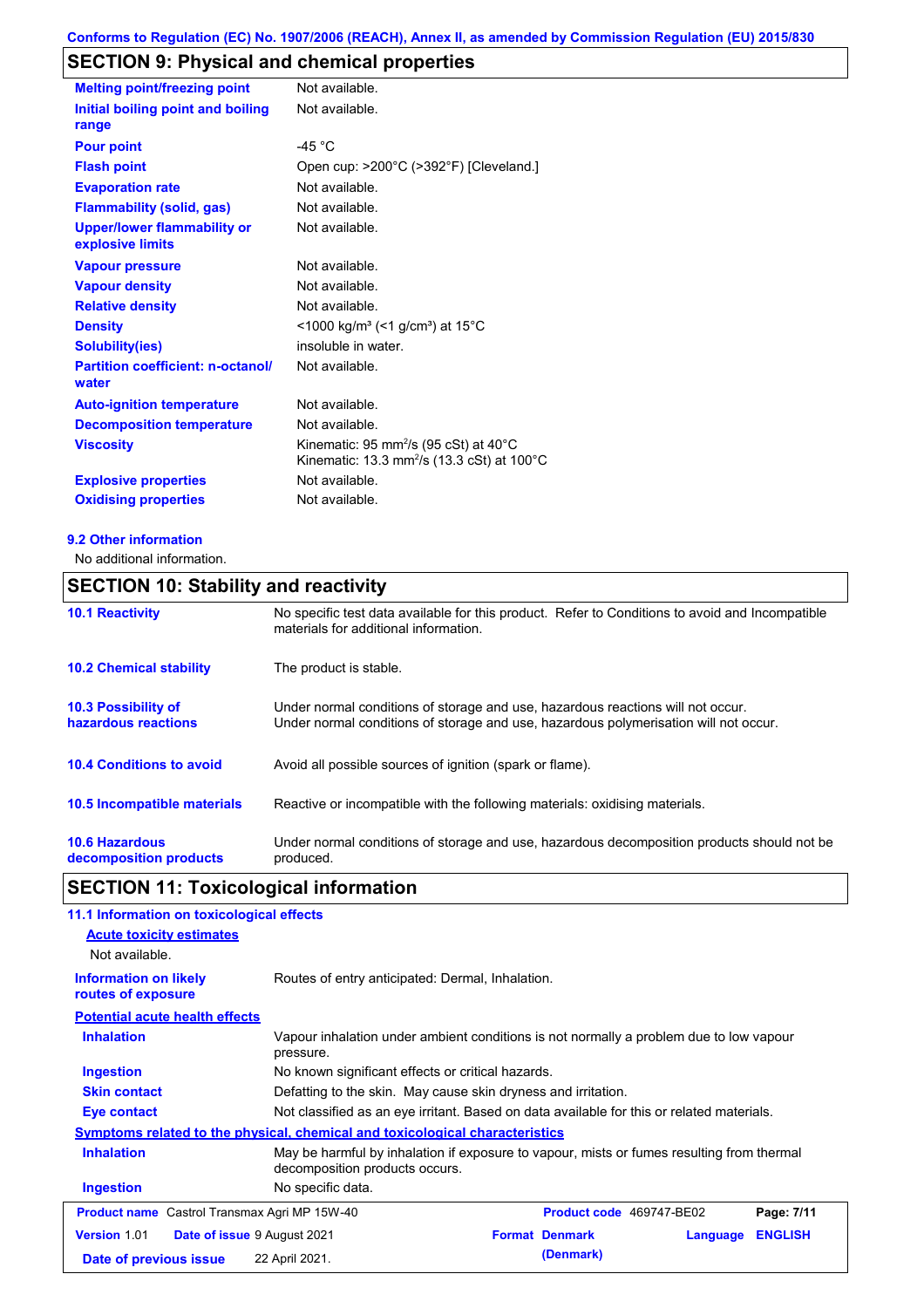## **SECTION 11: Toxicological information**

| Adverse symptoms may include the following:<br>irritation                                                                                                                                                                                                                                                                                                                                                |
|----------------------------------------------------------------------------------------------------------------------------------------------------------------------------------------------------------------------------------------------------------------------------------------------------------------------------------------------------------------------------------------------------------|
| dryness                                                                                                                                                                                                                                                                                                                                                                                                  |
| cracking                                                                                                                                                                                                                                                                                                                                                                                                 |
| No specific data.                                                                                                                                                                                                                                                                                                                                                                                        |
| Delayed and immediate effects as well as chronic effects from short and long-term exposure                                                                                                                                                                                                                                                                                                               |
| Overexposure to the inhalation of airborne droplets or aerosols may cause irritation of the<br>respiratory tract.                                                                                                                                                                                                                                                                                        |
| Ingestion of large quantities may cause nausea and diarrhoea.                                                                                                                                                                                                                                                                                                                                            |
| Prolonged or repeated contact can defat the skin and lead to irritation and/or dermatitis.                                                                                                                                                                                                                                                                                                               |
| Potential risk of transient stinging or redness if accidental eye contact occurs.                                                                                                                                                                                                                                                                                                                        |
| <b>Potential chronic health effects</b>                                                                                                                                                                                                                                                                                                                                                                  |
| USED ENGINE OILS<br>Combustion products resulting from the operation of internal combustion engines contaminate<br>engine oils during use. Used engine oil may contain hazardous components which have the<br>potential to cause skin cancer. Frequent or prolonged contact with all types and makes of used<br>engine oil must therefore be avoided and a high standard of personal hygiene maintained. |
| No known significant effects or critical hazards.                                                                                                                                                                                                                                                                                                                                                        |
| No known significant effects or critical hazards.                                                                                                                                                                                                                                                                                                                                                        |
| No known significant effects or critical hazards.                                                                                                                                                                                                                                                                                                                                                        |
| No known significant effects or critical hazards.                                                                                                                                                                                                                                                                                                                                                        |
|                                                                                                                                                                                                                                                                                                                                                                                                          |

### **SECTION 12: Ecological information**

#### **12.1 Toxicity**

**Environmental hazards** Not classified as dangerous

#### **12.2 Persistence and degradability**

Expected to be biodegradable.

#### **12.3 Bioaccumulative potential**

This product is not expected to bioaccumulate through food chains in the environment.

| <b>12.4 Mobility in soil</b>                            |                                                                      |
|---------------------------------------------------------|----------------------------------------------------------------------|
| <b>Soil/water partition</b><br><b>coefficient (Koc)</b> | Not available.                                                       |
| <b>Mobility</b>                                         | Spillages may penetrate the soil causing ground water contamination. |

#### **12.5 Results of PBT and vPvB assessment**

Product does not meet the criteria for PBT or vPvB according to Regulation (EC) No. 1907/2006, Annex XIII.

| 12.6 Other adverse effects          |                                                                                                                           |
|-------------------------------------|---------------------------------------------------------------------------------------------------------------------------|
| <b>Other ecological information</b> | Spills may form a film on water surfaces causing physical damage to organisms. Oxygen<br>transfer could also be impaired. |

### **SECTION 13: Disposal considerations**

### **13.1 Waste treatment methods**

### **Product**

**Methods of disposal**

Where possible, arrange for product to be recycled. Dispose of via an authorised person/ licensed waste disposal contractor in accordance with local regulations.

### **Hazardous waste** Yes.

### **European waste catalogue (EWC)**

| Waste code | <b>Waste designation</b>                                         |
|------------|------------------------------------------------------------------|
| 13 02 05*  | Imineral-based non-chlorinated engine, gear and lubricating oils |
| $130110*$  | mineral based non-chlorinated hydraulic oils                     |

However, deviation from the intended use and/or the presence of any potential contaminants may require an alternative waste disposal code to be assigned by the end user.

### **Packaging**

| <b>Methods of disposal</b> | Where possible, arrange for product to be recycled. Dispose of via an authorised person/<br>licensed waste disposal contractor in accordance with local regulations. |
|----------------------------|----------------------------------------------------------------------------------------------------------------------------------------------------------------------|
|                            |                                                                                                                                                                      |

| <b>Product name</b> Castrol Transmax Agri MP 15W-40 |  | <b>Product code</b> 469747-BE02    |  | Page: 8/11            |                         |  |
|-----------------------------------------------------|--|------------------------------------|--|-----------------------|-------------------------|--|
| Version 1.01                                        |  | <b>Date of issue 9 August 2021</b> |  | <b>Format Denmark</b> | <b>Language ENGLISH</b> |  |
| Date of previous issue                              |  | 22 April 2021.                     |  | (Denmark)             |                         |  |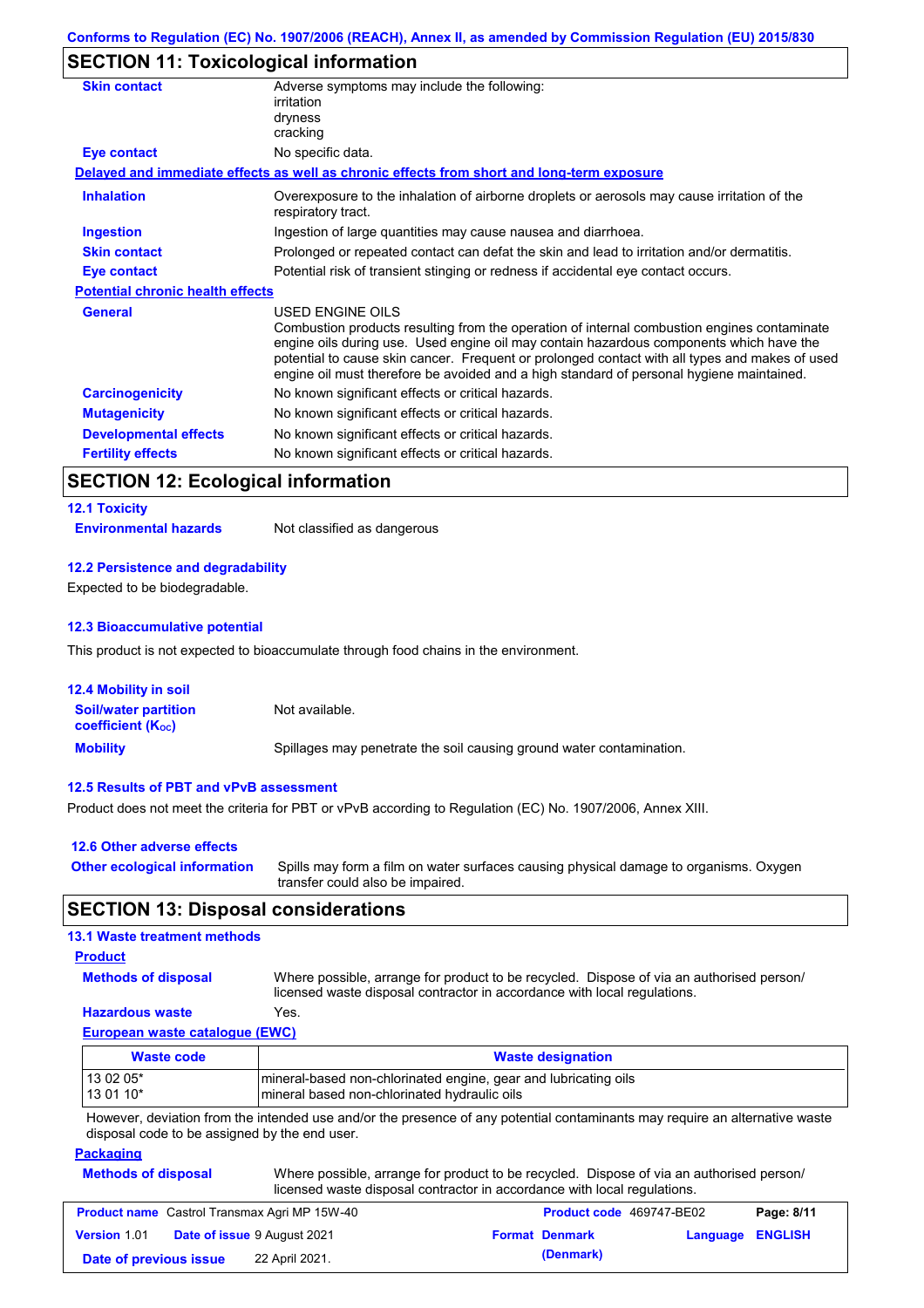### **SECTION 13: Disposal considerations**

| <b>Denmark - Waste group</b><br>А<br><b>References</b><br>Commission 2014/955/EU | <b>Special precautions</b> | This material and its container must be disposed of in a safe way. Care should be taken when<br>handling emptied containers that have not been cleaned or rinsed out. Empty containers or<br>liners may retain some product residues. Empty containers represent a fire hazard as they may<br>contain flammable product residues and vapour. Never weld, solder or braze empty containers.<br>Avoid dispersal of spilt material and runoff and contact with soil, waterways, drains and sewers. |  |
|----------------------------------------------------------------------------------|----------------------------|-------------------------------------------------------------------------------------------------------------------------------------------------------------------------------------------------------------------------------------------------------------------------------------------------------------------------------------------------------------------------------------------------------------------------------------------------------------------------------------------------|--|
|                                                                                  |                            |                                                                                                                                                                                                                                                                                                                                                                                                                                                                                                 |  |
|                                                                                  |                            | Directive 2008/98/EC                                                                                                                                                                                                                                                                                                                                                                                                                                                                            |  |

# **SECTION 14: Transport information**

|                                           | <b>ADR/RID</b> | <b>ADN</b>     | <b>IMDG</b>    | <b>IATA</b>    |
|-------------------------------------------|----------------|----------------|----------------|----------------|
| 14.1 UN number                            | Not regulated. | Not regulated. | Not regulated. | Not regulated. |
| 14.2 UN proper<br>shipping name           |                |                | -              |                |
| <b>14.3 Transport</b><br>hazard class(es) |                |                | -              |                |
| <b>14.4 Packing</b><br>group              |                |                | -              |                |
| 14.5<br><b>Environmental</b><br>hazards   | No.            | No.            | No.            | No.            |
| <b>Additional</b><br><b>information</b>   |                |                |                |                |

**14.6 Special precautions for user** Not available.

| <b>14.7 Transport in bulk</b> | Not available. |
|-------------------------------|----------------|
| according to IMO              |                |
| <b>instruments</b>            |                |

### **SECTION 15: Regulatory information**

**15.1 Safety, health and environmental regulations/legislation specific for the substance or mixture**

**EU Regulation (EC) No. 1907/2006 (REACH)**

| <b>Annex XIV - List of substances subject to authorisation</b>                                                                                           |                                                                                                                                |  |                          |          |                |
|----------------------------------------------------------------------------------------------------------------------------------------------------------|--------------------------------------------------------------------------------------------------------------------------------|--|--------------------------|----------|----------------|
| <b>Annex XIV</b>                                                                                                                                         |                                                                                                                                |  |                          |          |                |
| None of the components are listed.                                                                                                                       |                                                                                                                                |  |                          |          |                |
| <b>Substances of very high concern</b>                                                                                                                   |                                                                                                                                |  |                          |          |                |
| None of the components are listed.                                                                                                                       |                                                                                                                                |  |                          |          |                |
| EU Regulation (EC) No. 1907/2006 (REACH)                                                                                                                 |                                                                                                                                |  |                          |          |                |
| <b>Annex XVII - Restrictions</b><br>on the manufacture,<br>placing on the market<br>and use of certain<br>dangerous substances,<br>mixtures and articles | Not applicable.                                                                                                                |  |                          |          |                |
| <b>Other regulations</b>                                                                                                                                 |                                                                                                                                |  |                          |          |                |
| <b>REACH Status</b>                                                                                                                                      | The company, as identified in Section 1, sells this product in the EU in compliance with the<br>current requirements of REACH. |  |                          |          |                |
| <b>United States inventory</b><br>(TSCA 8b)                                                                                                              | All components are active or exempted.                                                                                         |  |                          |          |                |
| <b>Australia inventory (AICS)</b>                                                                                                                        | All components are listed or exempted.                                                                                         |  |                          |          |                |
| <b>Canada inventory</b>                                                                                                                                  | All components are listed or exempted.                                                                                         |  |                          |          |                |
| <b>China inventory (IECSC)</b>                                                                                                                           | All components are listed or exempted.                                                                                         |  |                          |          |                |
| <b>Japan inventory (ENCS)</b>                                                                                                                            | All components are listed or exempted.                                                                                         |  |                          |          |                |
| <b>Korea inventory (KECI)</b>                                                                                                                            | All components are listed or exempted.                                                                                         |  |                          |          |                |
| <b>Product name</b> Castrol Transmax Agri MP 15W-40                                                                                                      |                                                                                                                                |  | Product code 469747-BE02 |          | Page: 9/11     |
| Version 1.01<br>Date of issue 9 August 2021                                                                                                              |                                                                                                                                |  | <b>Format Denmark</b>    | Language | <b>ENGLISH</b> |
| Date of previous issue                                                                                                                                   | 22 April 2021.                                                                                                                 |  | (Denmark)                |          |                |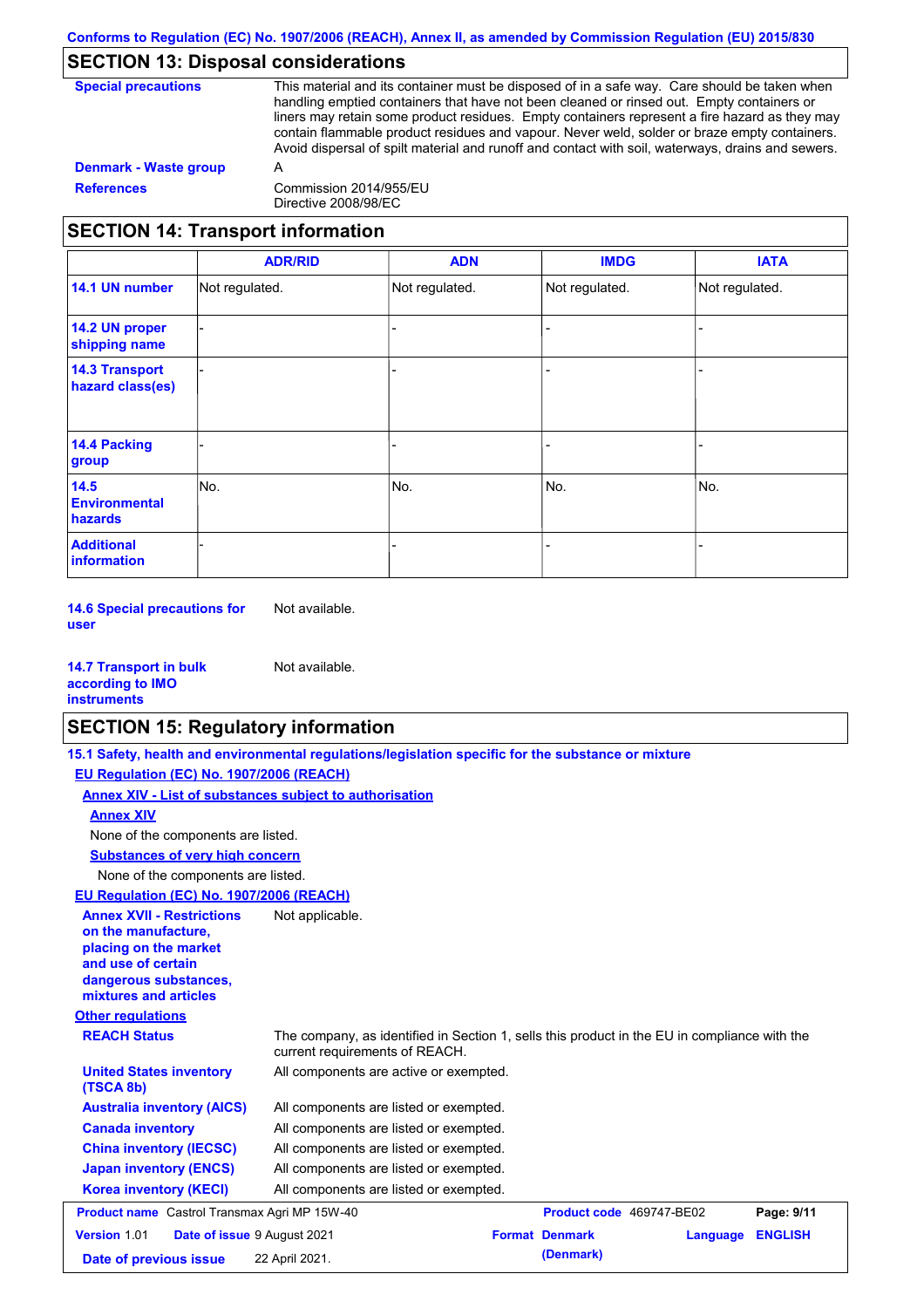|                                                                 | Conforms to Regulation (EC) No. 1907/2006 (REACH), Annex II, as amended by Commission Regulation (EU) 2015/830 |  |  |  |
|-----------------------------------------------------------------|----------------------------------------------------------------------------------------------------------------|--|--|--|
| <b>SECTION 15: Regulatory information</b>                       |                                                                                                                |  |  |  |
| <b>Philippines inventory</b><br>(PICCS)                         | All components are listed or exempted.                                                                         |  |  |  |
| <b>Taiwan Chemical</b><br><b>Substances Inventory</b><br>(TCSI) | All components are listed or exempted.                                                                         |  |  |  |
| Ozone depleting substances (1005/2009/EU)<br>Not listed.        |                                                                                                                |  |  |  |
| <b>Prior Informed Consent (PIC) (649/2012/EU)</b>               |                                                                                                                |  |  |  |
| Not listed.                                                     |                                                                                                                |  |  |  |
|                                                                 | <b>EU - Water framework directive - Priority substances</b>                                                    |  |  |  |
| None of the components are listed.                              |                                                                                                                |  |  |  |
| <b>Seveso Directive</b>                                         |                                                                                                                |  |  |  |
| This product is not controlled under the Seveso Directive.      |                                                                                                                |  |  |  |
| <b>National regulations</b>                                     |                                                                                                                |  |  |  |
| <b>List of undesirable</b><br><b>substances</b>                 | Not listed                                                                                                     |  |  |  |
|                                                                 |                                                                                                                |  |  |  |

| <b>15.2 Chemical safety</b> | A Chemical Safety Assessment has been carried out for one or more of the substances within  |
|-----------------------------|---------------------------------------------------------------------------------------------|
| assessment                  | this mixture. A Chemical Safety Assessment has not been carried out for the mixture itself. |

| <b>Abbreviations and acronyms</b>                   | ADN = European Provisions concerning the International Carriage of Dangerous Goods by                                                                                                        |  |  |  |  |
|-----------------------------------------------------|----------------------------------------------------------------------------------------------------------------------------------------------------------------------------------------------|--|--|--|--|
|                                                     | Inland Waterway<br>ADR = The European Agreement concerning the International Carriage of Dangerous Goods by<br>Road<br>ATE = Acute Toxicity Estimate<br><b>BCF</b> = Bioconcentration Factor |  |  |  |  |
|                                                     |                                                                                                                                                                                              |  |  |  |  |
|                                                     |                                                                                                                                                                                              |  |  |  |  |
|                                                     |                                                                                                                                                                                              |  |  |  |  |
|                                                     | CAS = Chemical Abstracts Service                                                                                                                                                             |  |  |  |  |
|                                                     | CLP = Classification, Labelling and Packaging Regulation [Regulation (EC) No. 1272/2008]                                                                                                     |  |  |  |  |
|                                                     | CSA = Chemical Safety Assessment                                                                                                                                                             |  |  |  |  |
|                                                     | CSR = Chemical Safety Report                                                                                                                                                                 |  |  |  |  |
|                                                     | DMEL = Derived Minimal Effect Level                                                                                                                                                          |  |  |  |  |
|                                                     | DNEL = Derived No Effect Level                                                                                                                                                               |  |  |  |  |
|                                                     | EINECS = European Inventory of Existing Commercial chemical Substances                                                                                                                       |  |  |  |  |
|                                                     | ES = Exposure Scenario                                                                                                                                                                       |  |  |  |  |
|                                                     | EUH statement = CLP-specific Hazard statement                                                                                                                                                |  |  |  |  |
|                                                     | EWC = European Waste Catalogue                                                                                                                                                               |  |  |  |  |
|                                                     | GHS = Globally Harmonized System of Classification and Labelling of Chemicals                                                                                                                |  |  |  |  |
|                                                     | IATA = International Air Transport Association<br>IBC = Intermediate Bulk Container<br><b>IMDG = International Maritime Dangerous Goods</b>                                                  |  |  |  |  |
|                                                     |                                                                                                                                                                                              |  |  |  |  |
|                                                     |                                                                                                                                                                                              |  |  |  |  |
|                                                     | LogPow = logarithm of the octanol/water partition coefficient                                                                                                                                |  |  |  |  |
|                                                     | MARPOL = International Convention for the Prevention of Pollution From Ships, 1973 as                                                                                                        |  |  |  |  |
|                                                     | modified by the Protocol of 1978. ("Marpol" = marine pollution)                                                                                                                              |  |  |  |  |
|                                                     | OECD = Organisation for Economic Co-operation and Development                                                                                                                                |  |  |  |  |
|                                                     | PBT = Persistent, Bioaccumulative and Toxic                                                                                                                                                  |  |  |  |  |
|                                                     | PNEC = Predicted No Effect Concentration                                                                                                                                                     |  |  |  |  |
|                                                     | REACH = Registration, Evaluation, Authorisation and Restriction of Chemicals Regulation<br>[Regulation (EC) No. 1907/2006]                                                                   |  |  |  |  |
|                                                     | RID = The Regulations concerning the International Carriage of Dangerous Goods by Rail                                                                                                       |  |  |  |  |
|                                                     | <b>RRN = REACH Registration Number</b>                                                                                                                                                       |  |  |  |  |
|                                                     | SADT = Self-Accelerating Decomposition Temperature                                                                                                                                           |  |  |  |  |
|                                                     | SVHC = Substances of Very High Concern                                                                                                                                                       |  |  |  |  |
|                                                     | STOT-RE = Specific Target Organ Toxicity - Repeated Exposure                                                                                                                                 |  |  |  |  |
|                                                     | STOT-SE = Specific Target Organ Toxicity - Single Exposure                                                                                                                                   |  |  |  |  |
|                                                     | TWA = Time weighted average<br>UN = United Nations                                                                                                                                           |  |  |  |  |
|                                                     | UVCB = Complex hydrocarbon substance                                                                                                                                                         |  |  |  |  |
|                                                     |                                                                                                                                                                                              |  |  |  |  |
|                                                     | VOC = Volatile Organic Compound<br>vPvB = Very Persistent and Very Bioaccumulative                                                                                                           |  |  |  |  |
|                                                     | Varies = may contain one or more of the following 64741-88-4 / RRN 01-2119488706-23,                                                                                                         |  |  |  |  |
|                                                     | 64741-89-5 / RRN 01-2119487067-30, 64741-95-3 / RRN 01-2119487081-40, 64741-96-4/ RRN                                                                                                        |  |  |  |  |
|                                                     | 01-2119483621-38, 64742-01-4 / RRN 01-2119488707-21, 64742-44-5 / RRN                                                                                                                        |  |  |  |  |
|                                                     |                                                                                                                                                                                              |  |  |  |  |
| <b>Product name</b> Castrol Transmay Agri MP 15W-40 | <b>Product code</b> 469747-RE02<br>P <sub>2</sub> na: 10/11                                                                                                                                  |  |  |  |  |

|                        | <b>Product name</b> Castrol Transmax Agri MP 15W-40 | Product code 469747-BE02 |                         | Page: 10/11 |
|------------------------|-----------------------------------------------------|--------------------------|-------------------------|-------------|
| <b>Version 1.01</b>    | <b>Date of issue 9 August 2021</b>                  | <b>Format Denmark</b>    | <b>Language ENGLISH</b> |             |
| Date of previous issue | 22 April 2021.                                      | (Denmark)                |                         |             |